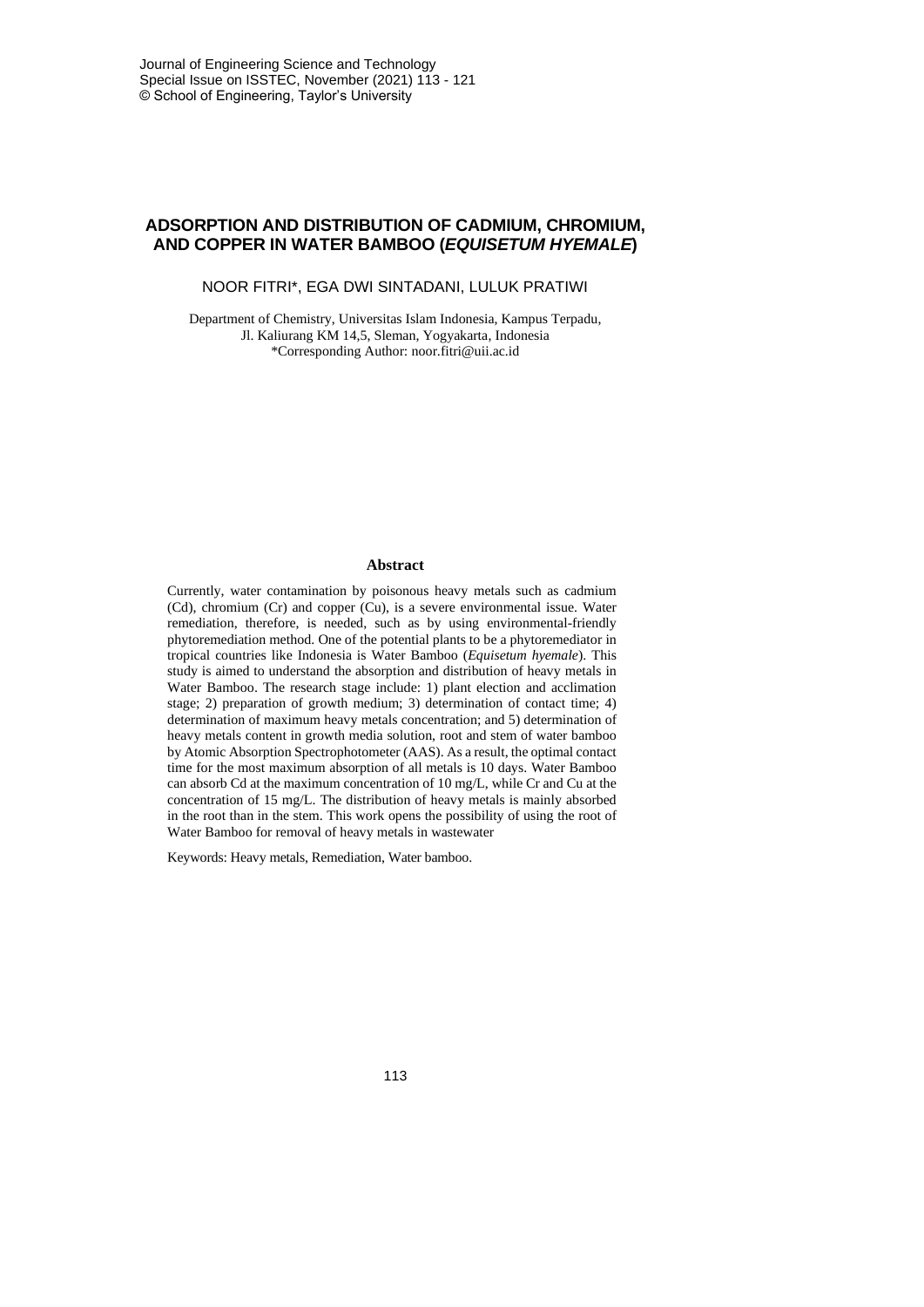# **1.Introduction**

Human needs, technology development, and science lead to several negative impacts in terms of environmental issues. The adverse ecological effects are mainly derived from numerous industrial activities, mining, agriculture, and transportation. Several forms of environmental problems include air pollution, water pollution, and soil pollution due to the degradation of environmental quality. One environmental issue that pays much attention to is environmental pollution by disposing of heavy metal waste in the water. Cadmium (Cd), chromium (Cr) and copper (Cu) are several significant heavy metals that are frequently recognized as poisonous contaminants in water [1].

Heavy metals have similar characteristics as other metals [2]. The difference is their effect when they get into the body of a living organism [3]. Some heavy metals have biochemical and physiological functions. Moreover, heavy metals are inorganic compounds that generally have toxic properties. Heavy metals are classified as pollutants in the environment because of their stable form and are difficult to degrade [4]. Besides its toxicity to a living organism, heavy metals will accumulate in sediments and biota through gravity, bioaccumulation, bioconcentration, and bio-magnification processes by aquatic organisms [5, 6].

One of the environmental-friendly recoveries is phytoremediation [1]. Phytoremediation is the utilization of plants to remove, displace, stabilize or destroy the pollutants, whether organic or inorganic compounds, from contaminated soil or waters [1, 7, 8]. One of the tropical plants having potential as a heavy metal phytoremediator is Water Bamboo (*Equisetum hyemale*) [9-12]. Water Bamboo is abundant in Indonesia. Water bamboo has roots that can absorb metal strongly and contain chelating compounds that can bind metals tightly [12, 13] Therefore, in this study, we use Water Bamboo as an adsorbent of heavy metals through phytoremediation [1, 7].

This study is aimed to investigate the absorption contact time of heavy metals Cd, Cr and Cu in Water Bamboo and to understand the absorption and distribution of those heavy metals in Water Bamboo. The main novelty of this research is the information of absorption and distribution of Cd, Cr and Cu in Water Bamboo, which can be used to reduce heavy metal waste in the environment.

# **2. Experimental**

# **2.1. Materials and chemicals**

Materials used in this experiment is Water Bamboo *(Equisetum hyemale)* as a phytoremediator. We also used  $KH_2PO_4$ , KNO<sub>3</sub>, Ca(NO<sub>3</sub>)<sub>2</sub>.4H<sub>2</sub>O, MgCl<sub>2</sub>.6H<sub>2</sub>O,  $HNO<sub>3</sub>$ , CuSO<sub>4</sub>.5H<sub>2</sub>O, ZnSO<sub>4</sub>.7H<sub>2</sub>O, CdSO<sub>4</sub>, and K<sub>2</sub>CrO<sub>4</sub> as reagents and solution for growth medium. All chemicals were pro analyst grade and purchased from Merck (Germany).

# **2.2.Apparatus**

The concentration of heavy metals in growth medium before and after treatment and in Water Bamboo were measured by Perkin Elmer 5100 PC Atomic Absorption Spectrophotometry (USA). The operational conditions of AAS as described in Table 1.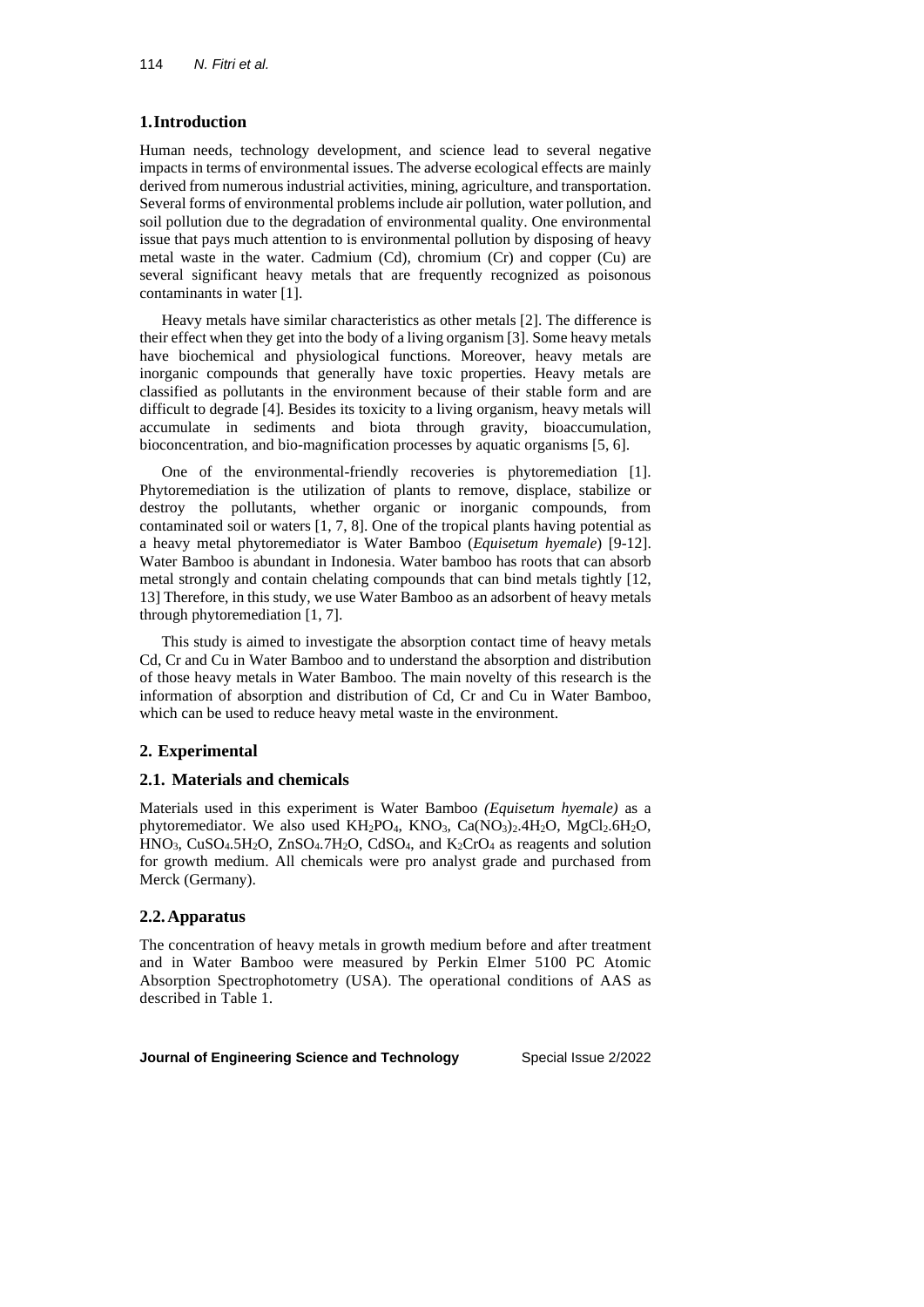| л.                            |                       |          |        |
|-------------------------------|-----------------------|----------|--------|
| <b>Metals</b>                 | Cd                    | $\bf Cr$ | Cп     |
| Wavelength (nm)               | 228.80                | 357.87   | 324.75 |
| Slit width (nm)               | 0.7                   | 0.7      | 0.7    |
| <b>Relative noise</b>         |                       |          |        |
| Char. concentration $(mg/L)$  | 0.028                 | 0.078    | 0.077  |
| Sensitivity check (mg/L)      | 1.5                   | 4        | 4      |
| Linear to $(mg/L)$            | $\mathcal{D}_{\cdot}$ | 5        | 5      |
| Oxidant                       | Air                   | Air      | air    |
| Oxidant flow (L/min)          | 10.0                  | 10.0     | 10.0   |
| <b>Acetylene flow (L/min)</b> | 2.5                   | 3.3      | 2.5    |

**Table 1. Operational conditions of AAS.**

#### **2.3.Plant election and acclimation stage**

Water Bamboo was chosen based on the morphology. The plants should be fresh, challenging, and were not break easily. Before used, the Water Bamboo was cleaned and acclimated. The acclimation stage was an adaptation process for the plant into the new environment. The acclimation stage was conducted in 2 steps. The first step was acclimating the plant to demineralized water for two days. The second step was adapting the plant in nutrition solution for three days.

#### **2.4.Growth medium**

Nutrition solution for the growth medium was made by mixing 0.00676 g of KH<sub>2</sub>PO<sub>4</sub>; 0.252 g of KNO<sub>3</sub>; 0.59 g of Ca(NO<sub>3</sub>)<sub>2</sub>.4H<sub>2</sub>O; and 0.20 g of MgCl<sub>2</sub>.6H<sub>2</sub>O [14-16] and diluted in one Litre of aquabidest. The growth media was an opened cylinder vessel containing 500 mL of synthetic wastewater (Cd, Cr, and Cu). Water Bamboo was then placed in the vessel to determine the optimum contact time using heavy metals concentration of 5 mg/kg for a duration of 5, 10, and 15 days, respectively. After the optimum contact time was determined, the maximum concentration of metals absorbed were optimized using synthetic wastewater solution of 5, 10, and 15 mg/kg. Figure 1 shows the research flow chart.

#### **2.5.Heavy metals analysis in growth media solution and water Bamboo**

Each polluted water in the vessel was drawn as much as 50 mL and filtered to get a clear sample. The actual sample was then destructed using 1 mL of concentrated HNO<sup>3</sup> 63% at a temperature of 150°C until the volume was reduced by 10 mL and the solution became clear. The destructed samples were then cooled and diluted in a 25 mL volumetric flask using demineralized water for further AAS analysis.

**Digestion of Samples**. The root and stem of Water Bamboo was cleaned and cut into small parts. It was then dried at a temperature of  $105^{\circ}$ C around 1.5 hours to remove water content. The dried sample was then grounded to obtain a fine powder. One gram of this fine powder was mixed with 10 mL of concentrated  $HNO<sub>3</sub> 63%$  and then heated in a hotplate<sup>15</sup>. The temperature used was 90 $^{\circ}$ C for 20 minutes and increased to 150°C for 1 hour until all dissolved and became a clear solution. The resulting solution was then diluted in a 25 mL volumetric flask using demineralized water for further AAS analysis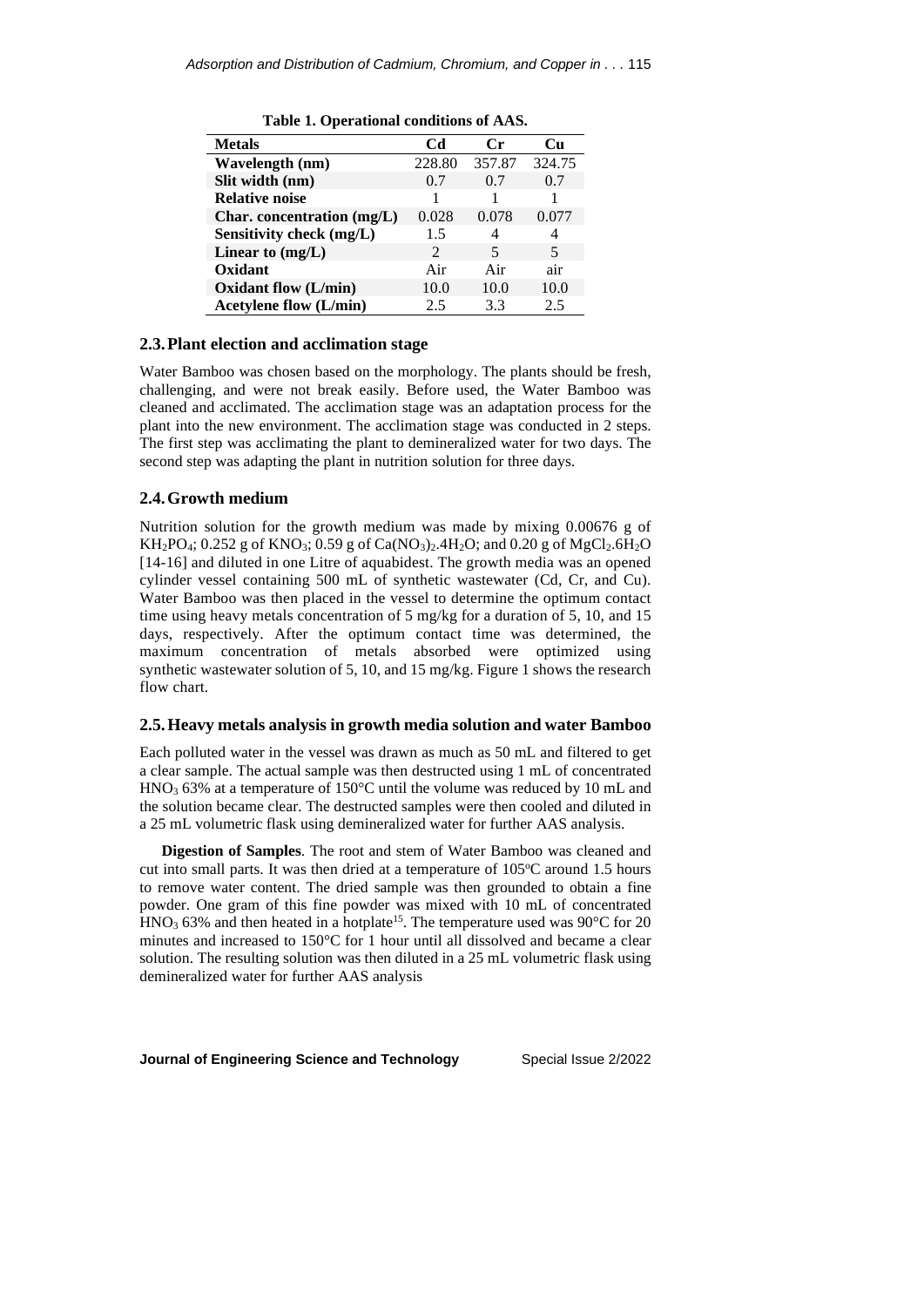

**Fig. 1. Research flow chart.**

# **3. Result and Discussion**

### **3.1.Optimum contact time of heavy metals**

Determination of the optimum contact time was used as a reference to identify the metal exposure limit on how much the plant was able to absorb optimally. In this study, the initial concentration of growth medium used was 5 mg/L with different contact times; 5, 10, and 15 days. The rest concentration of heavy metals in growth medium was then measured, asshown in Fig. 2. Figure 2 shows that Water Bamboo can absorb heavy metals. The longer the contact time, the metal concentration in the growth medium solution decreases. The concentration of heavy metals in growth medium solution were significant decrease after five days of contact. This showed that after 5 days, 97-99% of the metal has been absorbed by the plant. This shows that in the first 5 days,

Water Bamboo has the ability to quickly absorb almost all metals. After 10 days, mostly all heavy metals have been absorbed by the Water Bamboo, except Cd. The rest Cd in growth solution is about 0.06 mg/L. However, after 15 days of contact time, some Copper is desorbed back into the growth medium. Water Bamboo could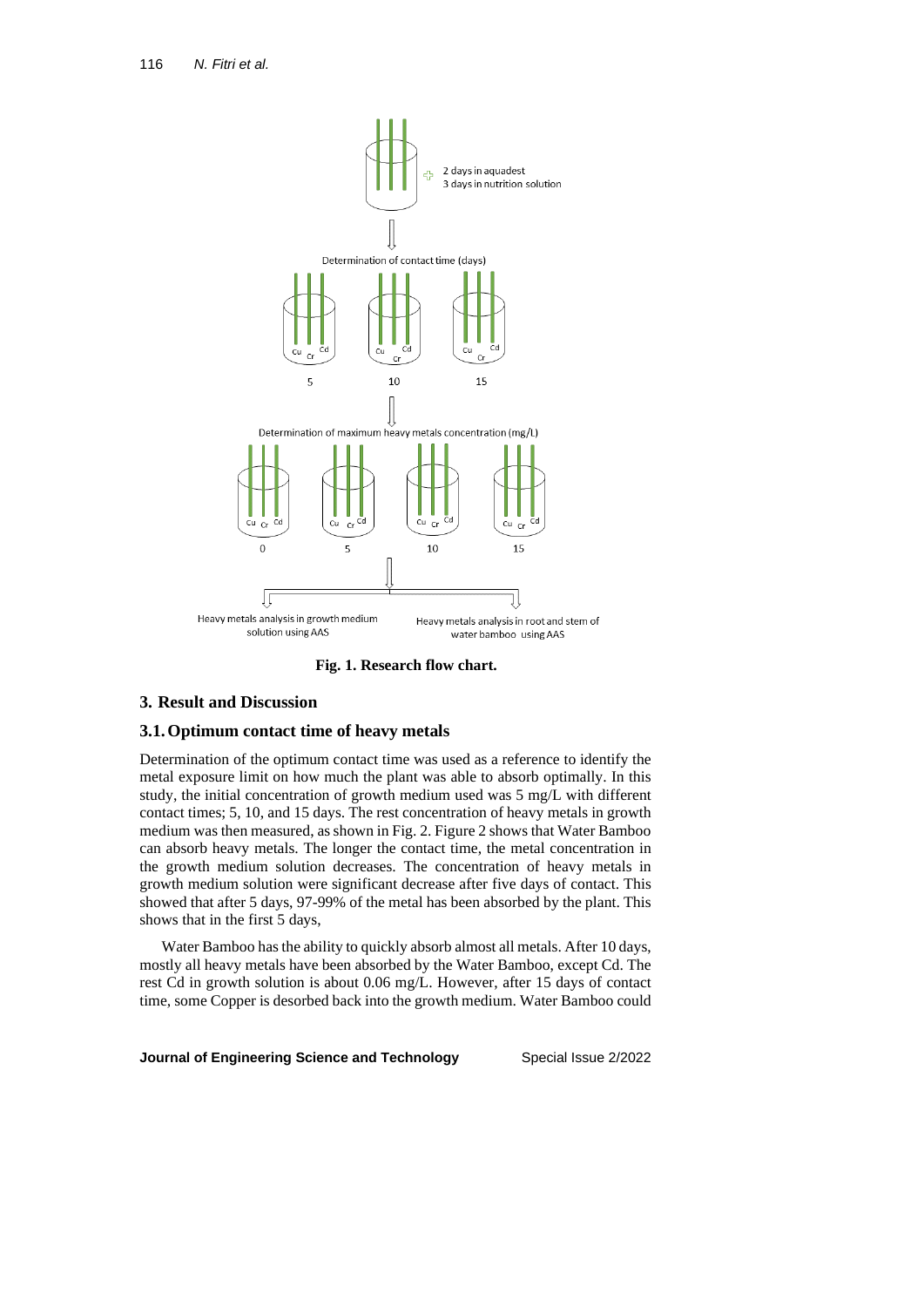release back the absorbed copper. It is inferred that Water Bamboo has a saturation point to absorb copper. The saturation point is the maximum time limit of plants in absorbing contaminants [7, 17]. The ability of plants to absorb the contaminant decreases after the plants pass the saturation point. The plants released back the absorbed heavy metals [18, 19]



**Fig. 2. The concentration of Cd, Cr, and Cu in growth medium solution after metals absorption by Water Bamboo.**

#### **3.2. Absorption and distribution of heavy metals in water Bamboo**

Water Bamboo's ability to absorb and distribute heavy metals Cd, Cr, and Cu had been known [12]. Absorption activity is based on the concentration of heavy metals in the growth medium and absorption treatment. In this study, the absorbed heavy metals are based on the absorption using root and stem with various concentrations of heavy metals (5 mg/L, 10 mg/L, and 15 mg/L).

The contact time used was 10 days for all metals. Table 2 shows the concentration of heavy metals in growth medium and Water Bamboo after absorption. Water Bamboo can adapt and survive in water containing heavy metals Cd, Cr, and Cu. Water Bamboo can absorb and distribute heavy metals. The absorption and distribution of heavy metals by Water Bamboo are divided into 3 processes: the heavy metals are absorbed by root, translocation of metals from root to another plant part, and metals localization in plant cell [6, 12, 19].

Figure 3 shows the mechanism of heavy metals absorption. The hair roots of Water Bamboo have a plasma-membrane, which can absorb heavy metals strongly. The adsorbed metal is then bonded by the chelating compound and distributed to the stem through the xylem [18].

Table 2 also reveals the concentration of heavy metals in growth medium solution after metal absorption varies depending on the type of metal. The concentration of Cd, Cr, and Cu in the growth medium solution after absorption, below 0.06 mg/L for initial concentration of 5 mg/L and below 0.50 mg/L for initial concentration of 15 mg/L. This indicates that almost all of those metals (up to 98.8%) was absorbed by Water Bamboo. Other study also used Water Bamboo to reduce Fe in leachate. The results of the research showed that after 7 days, the Fe concentration was only reduced by 11% [13].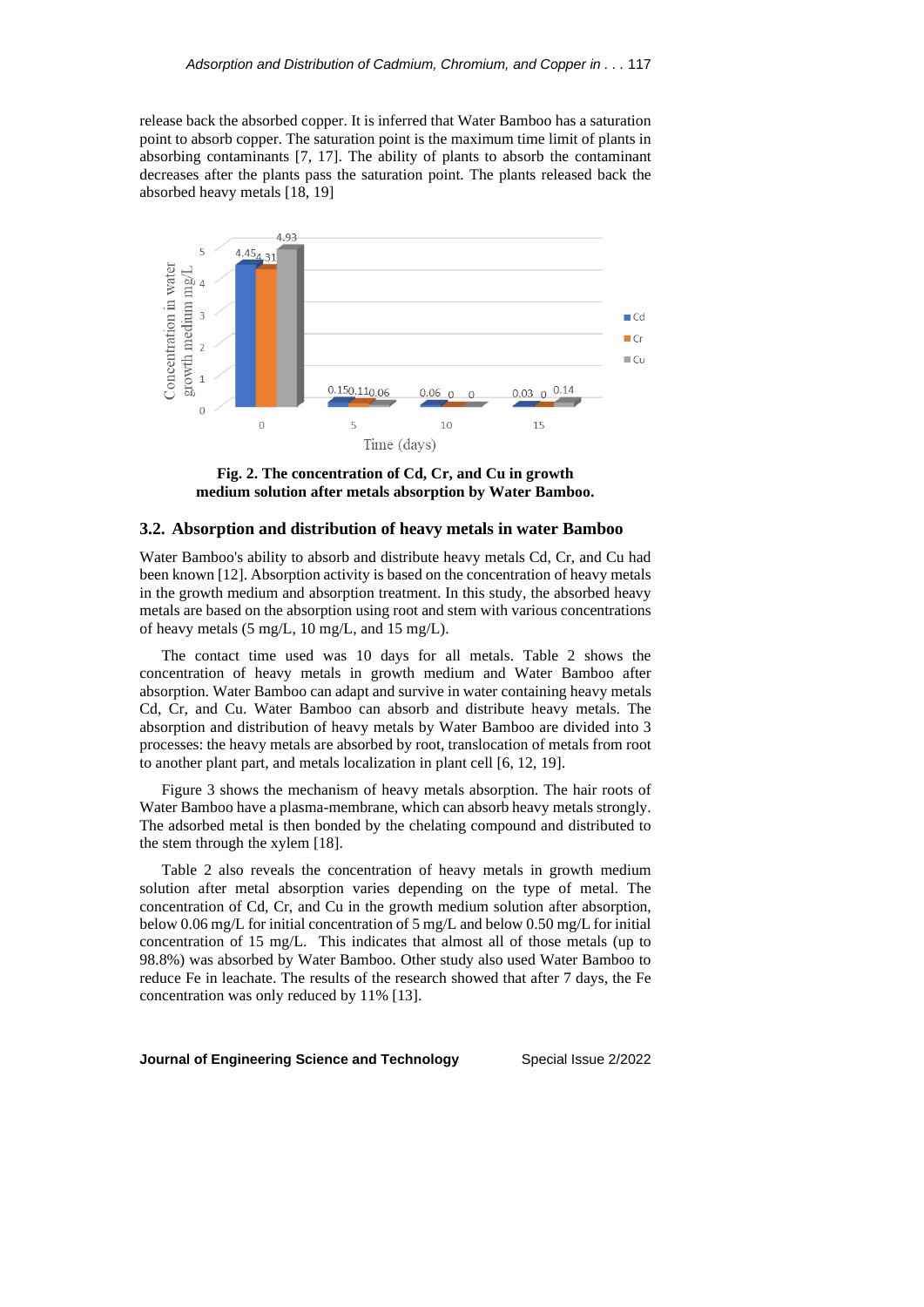

**Fig. 3. Absorption and distribution of heavy metals by water Bamboo.**

| <b>Heavy</b><br>metals | Optimum<br>time (days) | <b>Initial</b><br>concentration<br>(mg/L) | <b>Concentration after absorption</b> |                 |                        |
|------------------------|------------------------|-------------------------------------------|---------------------------------------|-----------------|------------------------|
|                        |                        |                                           | Growth<br>medium<br>(mg/L)            | Root<br>(mg/kg) | <b>Stem</b><br>(mg/kg) |
| C <sub>d</sub>         | 10                     | 5                                         | 0.06                                  | 90.69           | 2.13                   |
|                        |                        | 10                                        | 0.28                                  | 162.53          | 12.76                  |
| $_{\rm Cr}$            | 10                     | 5                                         | 0.00                                  | 189.46          | 7.54                   |
|                        |                        | 10                                        | 0.03                                  | 320.54          | 9.72                   |
|                        |                        | 15                                        | 0.13                                  | 689.90          | 29.52                  |
| Сu                     | 10                     | 5                                         | 0.00                                  | 136.30          | 0.12                   |
|                        |                        | 10                                        | 0.30                                  | 370.10          | 17.47                  |
|                        |                        | 15                                        | 0.49                                  | 544.88          | 23.99                  |

**Table 2. The concentration of heavy metals in growth medium and water Bamboo after absorption.**

The absorption of heavy metals increases as increasing the concentration of heavy metals in the growth medium solution. The concentration of Cd in roots was 90.69 mg/kg in the first 5 days and increased to 162.53 mg/kg after 10 days. The concentration of Cd in stem was 2.13 mg/kg in the first 5 days and increased to 12.76 mg/kg after 10 days. The same thing happened to Cr and Cu absorption, where the maximum concentration of Cr and Cu in the roots was 689.90 mg/kg and 544.88 m/kg after 15 days, whereas in the stem only reach a maximum of 20.00 mg/kg after 15 days. This indicates that Cd, Cr, and Cu are more distributed in the roots than in the stems $18$ .

Metal localization Mostly occurs in roots, anticipating toxicity effect to other plant cells. Root shows high heavy metal distribution due to contact of this plant part with growth medium directly, and the first part absorbs the heavy metal contaminants. Absorption process of nutrition solution is done by root tip using meristem tissue [6, 20]. It happens because of the attractive force of water molecules in the plant. Heavy metals are absorbed by roots in the form of soluble ion and nutrients [21]. The absorbed metals transport into xylem and enter the stem [16, 22-25].

Based on data in Table 2, it can be seen that Water Bamboo absorbs more Cr than Cu and Cd. As it is known that the atomic relative of  $Cr = 52$  gram/mol, Cu =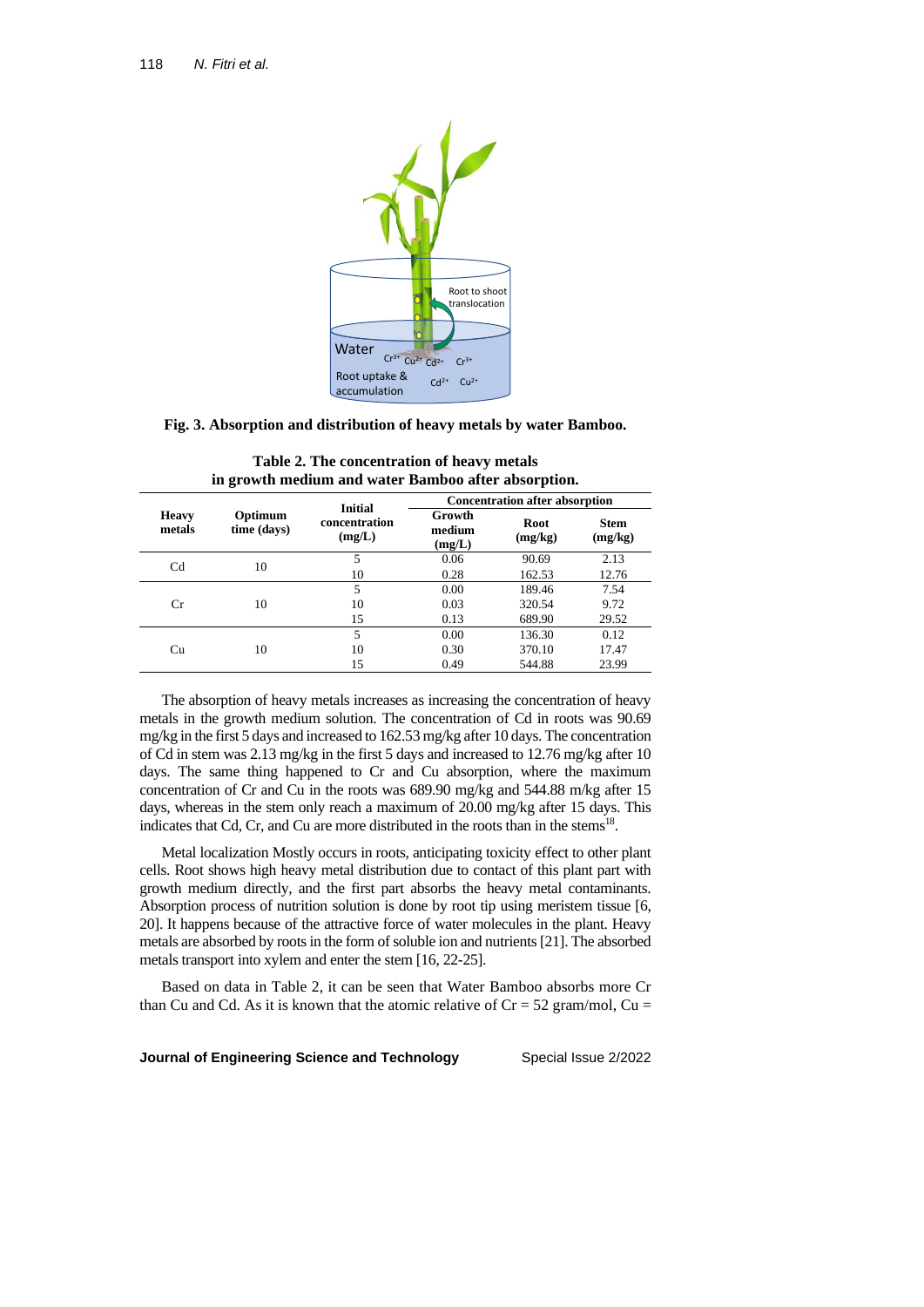63 gram/mol, and  $Cd = 112$  gram/mol, this shows that lighter metals are absorbed more quickly into the roots and stems of Water Bamboo than the heavier metals. In addition, beside relative atomic, metal toxicity level also affects metal absorption by Water Bamboo. Water Bamboo has survival power, which is more toxic metals will be absorbed less [24, 25]. Water Bamboo absorbs less Cd, because Cd is more toxic and inhibits nutrient absorption [22, 23].

To understand the mechanism of heavy metals by Water bamboo, we tested absorption models. The kinetic models of heavy metals absorption can be determined by plotting the concentration versus contact time data. Table 3 shown the regression coefficient  $(R^2)$  of heavy metal absorption kinetics (Cd, Cr, and Cu) in Water Bamboo. As shown in Table 3, the kinetic model of heavy metals absorption in Water Bamboo refers to Pseudo second order.

|                              |                       |                        | $\mathbb{R}^2$ |                 |                  |                             |
|------------------------------|-----------------------|------------------------|----------------|-----------------|------------------|-----------------------------|
| <b>Heavy</b><br><b>Metal</b> | <b>First</b><br>Order | <b>Second</b><br>Order | Third<br>order | Pseudo<br>first | Pseudo<br>second | Korsmeyer-<br><b>Peppas</b> |
|                              |                       |                        |                | order           | order            |                             |
| Cd                           | 0.8594                | 0.9574                 | 0.7949         | n/a             | 0.9999           | $10^{-5}$                   |
| $C_{r}$                      | 0.0345                | 0.0786                 | 0.0670         | n/a             | 0.9999           | 0.0667                      |
| Cи                           | 0.2627                | 0.0047                 | 0.0148         | n/a             | 0.9996           | 0.4926                      |

**Table 3. The regression coefficient (***R* **2 ) of heavy metal absorption kinetics (Cd, Cr, and Cu) in Water Bamboo.**

Based on Table 3, we calculated the constants of absorption rate of heavy metals. Table 4 shows the constants of absorption rate of heavy metals in Water Bamboo, which it follows a pseudo second-order model. This phenomenon can be assumed that the heavy metal absorption occurs in a large concentration in a short time [28, 29]. This is evidenced by the absorption of 98.8% heavy metals in the first 10 days. Generally, the concentration of heavy metals(Cd, Cr, and Cu) uptake within the plant increased as time progressed. Other study also found that the best fit was obtained with the pseudo-second-order kinetic model for Water Bamboo [26].

**Table 4. The constants of absorption rate of heavy metals in water Bamboo.**

|                    | <b>Pseudo second order</b> |                  |
|--------------------|----------------------------|------------------|
| <b>Heavy Metal</b> | $I\!\!R^2$                 | $k (mg-1 day-1)$ |
| Cd                 | 0.9999                     | 1.016            |
| Cr                 | 0.9999                     | 1.006            |
| 'n                 | በ 9996                     | 1 012            |

### **4.Conclusions**

The Water Bamboo can absorb 98.8% Cd and all Cr and Cu after ten days of contact time. The Water Bamboo has the ability to absorb Cd at a concentration of 10 mg/kg, otherwise Cr and Cu at 15 mg/kg for 10 days. Chromium and copper are absorbed more than cadmium. The Cd, Cr, and Cu are mostly distributed in the root. Absorption of Cd, Cr, and Cu by Water Bamboo can be well described by the pseudo-second-order model equation. This study implies that Water Bamboo could be a potential environmental-friendly phytoremediator for heavy metals contaminated water in a tropical country like Indonesia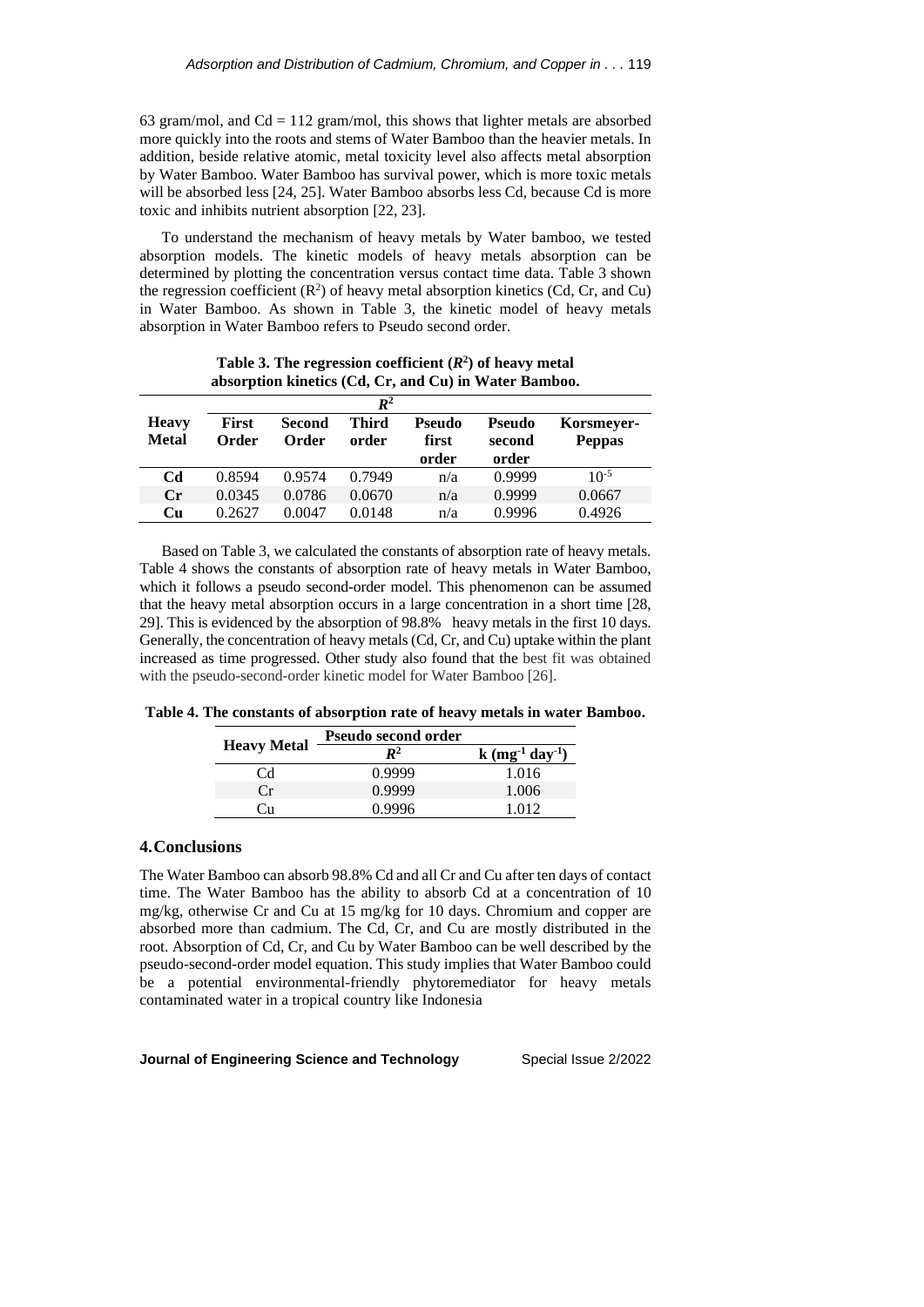# **References**

- 1. Kanwar, V.S.; Sharma, A.; and Srivastav, A.L (2020). Phytoremediation of toxic metals present in soil and water environment: A critical review. *Environmental Science and Pollution Research*, 27, 44835-44860.
- 2. Koller, M.; and Saleh, H.M. (2018). *Introducing heavy metals in heavy metals.* IntechOpen.
- 3. Bhat, S.A.; Hassan, T.; and Majid, S. (2019). Heavy metal toxicity and their harmful effects on living organisms - A review. *International Journal of Medical Science and Diagnosis Research,* 3(1), 106-122.
- 4. Syed, R.; Kapoor, D.; and Bhat, A.A. (2018). Heavy metal toxicity in plants: A review. *Plant Archives,* 18(2), 1229 -1238.
- 5. Joseph, B.; Sankarganesh, P.; Edwin, B.T.; Jeevitha M.V.; Ajisha, S.U.; and Rajan, S.S. (2011). Toxic effect of heavy metals on aquatic environment. *International Journal of Biological and Chemical Sciences*, 4(4), 939-952.
- 6. Ali, H.; Khan, E.; and Ilahi, I. (2019). Environmental chemistry and ecotoxicology of hazardous heavy metals: Environmental persistence, toxicity, and bioaccumulation. *Journal of Chemistry,* 1-14.
- 7. Tangahu, B.V.; Abdullah, S.R.S.; Basri, H.; Idris, M.; Anuar, N.; and Mukhlisin, M. (2011). A review on heavy metals (As, Pg, and Hg) uptake by plants through phytoremediation. *International Journal of Chemical Engineering,* 31.
- 8. Ali, H.; Khan, E.; and Sajad, M.A. (2013). Phytoremediation of heavy metalsconcepts and applications. *Chemosphere,* 91, 869-881.
- 9. Bian, F.; Zhong, Z.; Zhang, X.; Yang, C.; and Gai, X. (2020). Bamboo An untapped plant resource for the phytoremediation of heavy metal contaminated soils. *Chemosphere*, 246.
- 10. Wulandari,F.; Aryani, L.; and Isworo, S. (2018). Utilization of bamboo water plant (Equisetum hyemale) in reducing chemical oxygen demand level of laboratory waste. *GSC Biological and Pharmaceutical Sciences*; 4(3), 018-023.
- 11. Dwirani, F.; Ariesmayana, A.; and Nurhakim, I. (2020). The efficiency of the phytoremediation process combination of horsetail plants (Equisetum hyemale) and natural filtration media to reduce the concentration of iron (Fe) in the leachate of Cilowong's landfill area of Banten province. *Journal of Physics: Conference Series*; 1477(5).
- 12. Pasaribu; S.; Hasan; Z.Y.; and Herawati; H. (2021). The effectivity rough horsetail (Equisetum hymale) and Mexican sword (Echinodorus paleafolius) as phytoremediation agent in reducing heavy lead metal (pb) in the upper Citarum River - Daeyeuhkolot. *International Journal of Fisheries and Aquatic Studies*, *9*(3), 01-06 .
- 13. Dwirani, F.; Ariesmayana, A.; Sudrajad, A.; Nurhakim, I.; and Firdaus; D.I. (2019). Horsetail plant phytoremediation otential in the decrease of heavy metal iron (Fe) in leachate at Cilowong's Landfill area Serang city. *Indonesia Journal of Urban and Environmental Technology,* 3(1), 103
- 14. Waheed, H.; Javaid, M. M.; Shahid, A.; Ali, H. H.; Nargis, J.; and Mehmood, A. (2019). Impact of foliar-applied Hoagland's nutrient solution on growth and